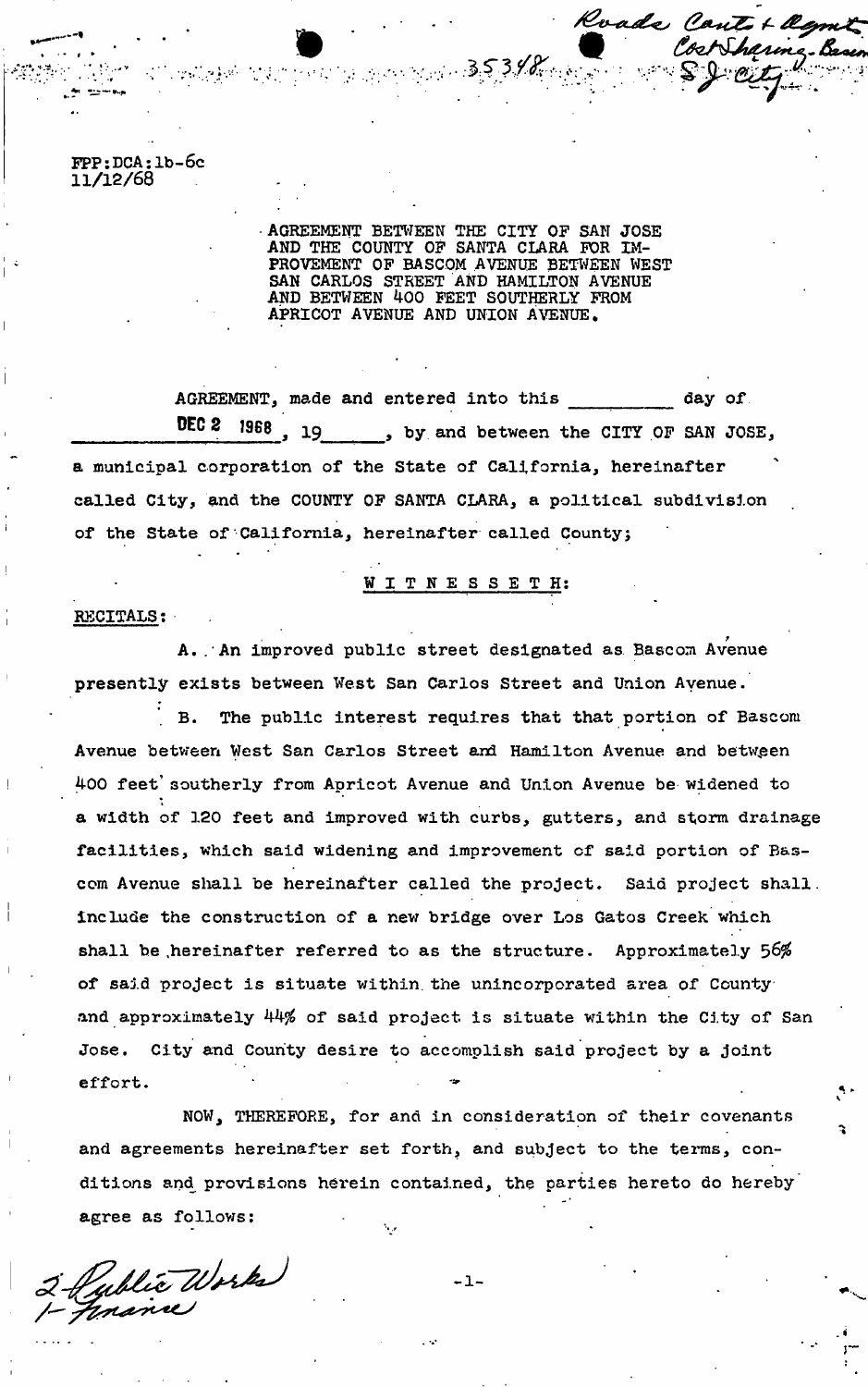1. Plans and Specifications for the Project. City shall, at its sole cost and expense, proceed with diligence to prepare a record of survey of the monument line of existing Bascom Avenue between West San Carlos Street and Union Avenue, descriptions of the real property required for the project based on said record of survey, and plans and specifications for the project, excluding the structure, and after approval by the City Council of such record of survey, descriptions and plans and specifications submit the said completed record of survey, descriptions and plans and specifications to the County for its approval,

 $\bullet$   $\bullet$   $\bullet$   $\bullet$ 

医阿斯克 愛麗宗樹 鬣 幽州 网络德

2. Plans and Specifications for the.Structure. County shall, at its sole cost and expense, proceed with diligence to prepare plans and specifications for the structure and submit the said plans and specifications to the City for its approval.

3. Sharing of Construction Costs of the Project. City and County agree to share the construction costs of the project as 'follows: County agrees to pay for 56% of the said construction costs and City. agrees to pay for 44% of the said construction costs, except that all costs incurred in the furnishing of materials and installation of sanitary sewer facilities and any other improvements which are not eligible for Federal Aid Secondary Urban Extension Funds, which said sanitary sewer facilities and any other ineligible improvements shall be hereinafter referred to as non-participating items, shall be borne by the party which requests them.

City shall contribute towards the construction costs of the project all Federal Aid Secondary Urban Extension Funds, hereinafter called U. E. funds, which City receives from the State of California for the construction costs of the project plus an additional sum of money which shall equal the amount of said U. E. funds received by City and

**-2-**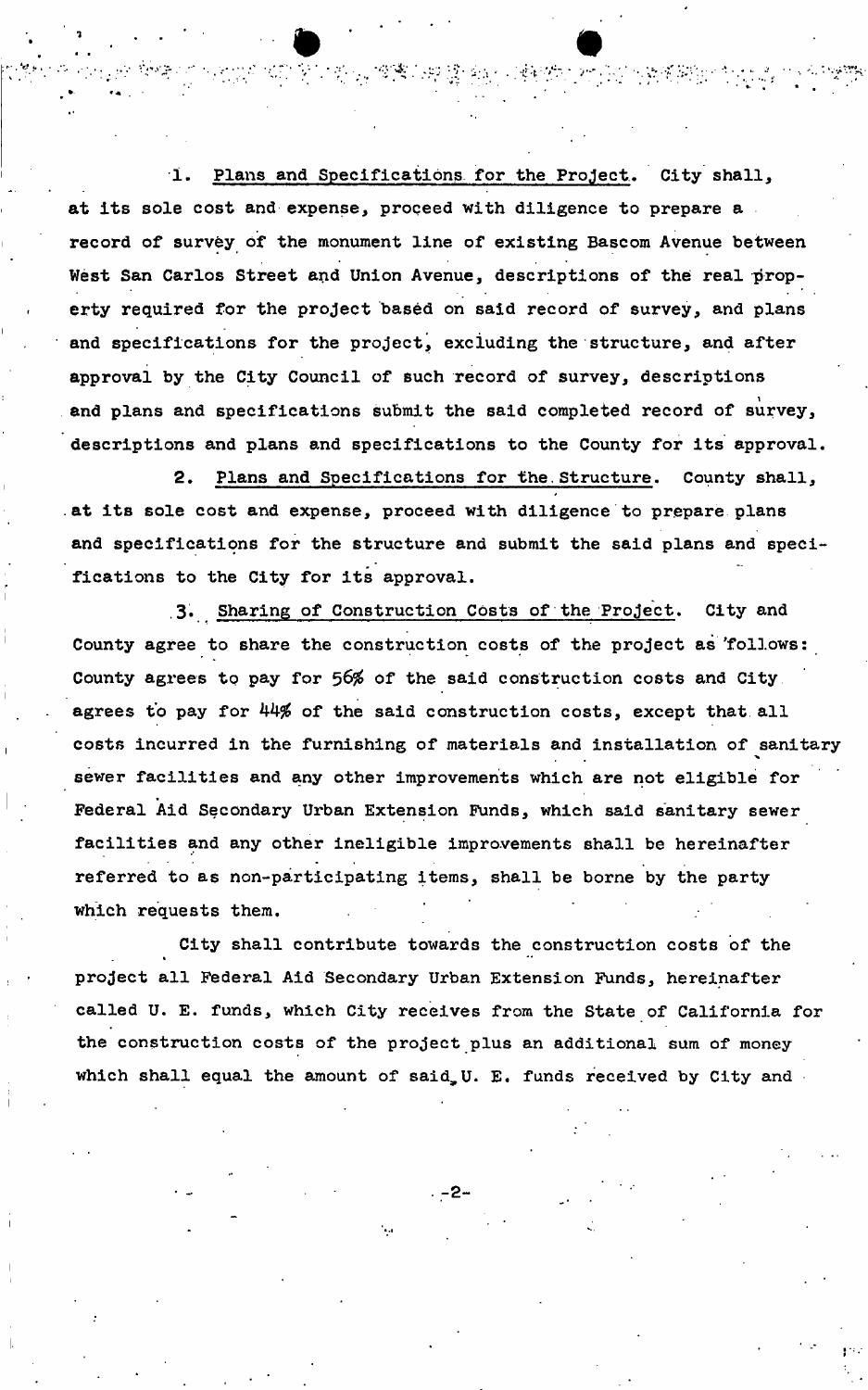the construction cost of any non-participating items requested by the City. City agrees to deposit with County after a local agency agreement has been entered into between the County, City and the State of California, providing for the contribution of U. E. funds toward the construction costs of the project and before the advertising for bids for the construction of the project such sum of money as shall equal. the amount of the U. E. funds which City is to receive from the State of California for the construction costs of the project pursuant to the terms of said executed local agency agreement plus the construction cost of any non-participating items requested by the City. County agrees to expend such money deposited by City for construction costs of the project and for. no other purpose or purposes. It is understood that all U. E. funds which City receives from the. State of California pursuant to said executed local agency agreement will be disbursed directly to County, and City agrees that County may use such U., E. funds received by City to pay for construction costs of the project. County agrees to expend such U. E. funds received by City and disbursed to County on. the construction costs of the project and for no other purpose or purposes.

gan aan finda in tin tin in de deeldhigte opgevaar in gegebruik fan 'e gebouwde in de findatie

. County shall contribute towards the construction costs of the project all U. E. funds which County receives from the State of California for the construction costs of the project plus such additional sum of money as shall equal said U. E. funds and the construction costs of any non-participating items requested by the County.

"4. Sharing of Acquisition Costs. City and County agree to share the acquisition costs of the project as hereinafter provided. City shall.acquire all the real property required for the project which lies within the City and shall pay for all acquisition costs thereof. County shall acquire all the real property required for the project which lies within the unincorporated area of the'County and'shall pay for all acquisition costs thereof.

i

-3-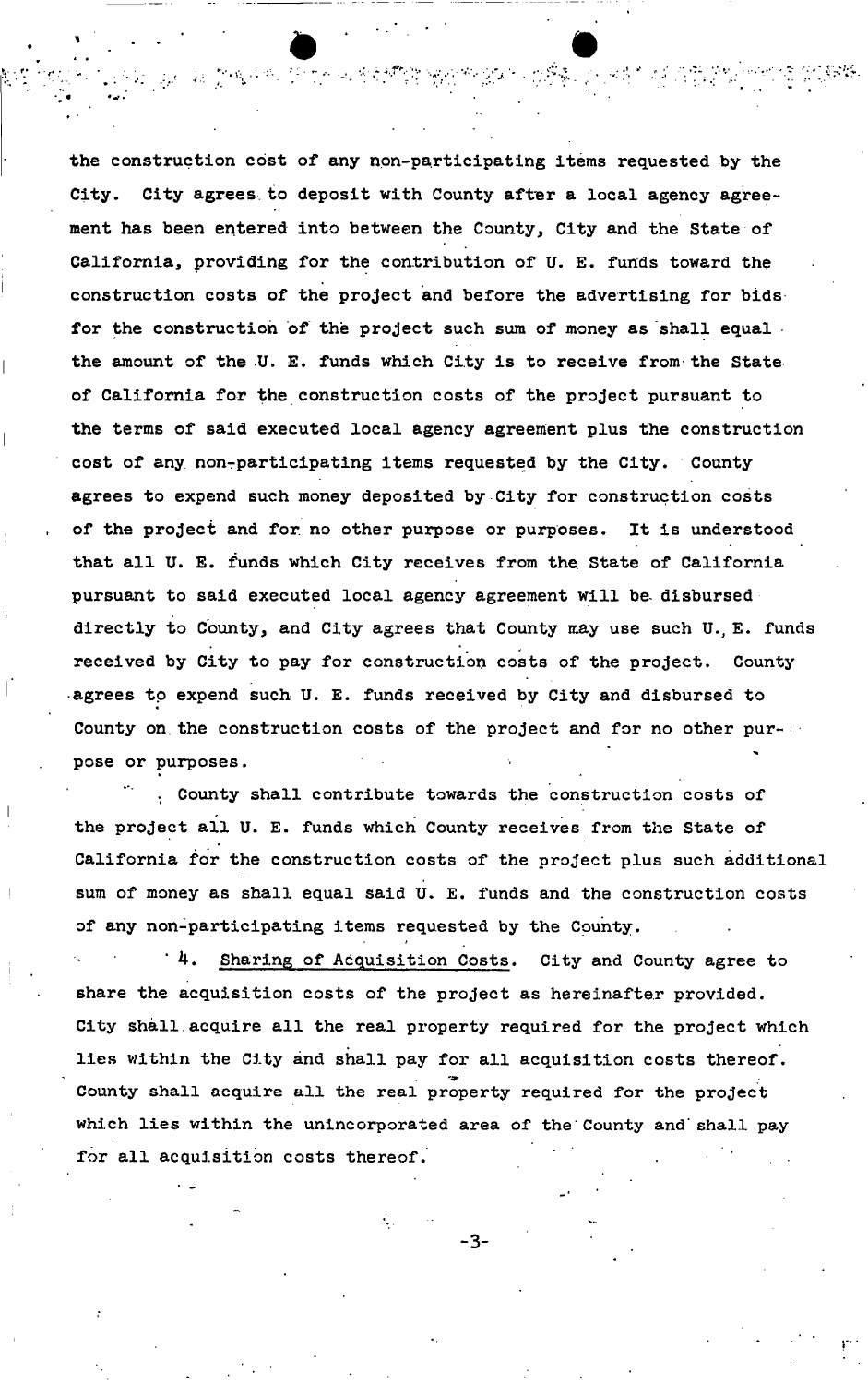5- Award of Contract. After approval by the City and County of the record of survey, descriptions and plans and specifications for the project and the. real property necessary for the project has been acquired either by deeds having been recorded or orders of immediate possession, having been obtained, served on all necessary parties and having become effective, County shall forthwith advertise for bids for the construction of the project and subject to and in accordance with applicable laws, award a contract or contracts for the construction of the project in accordance with said plans and specifications. County shall administer any such contract or contracts and shall furnish all engineering services and inspection necessary for the completion of the project in accordance with said plans and specifications. County shall pay for the construction costs of the project, and in that connection agrees to apply all money deposited by City with County pursuant to Paragraph 3 hereof as well as all U. E. funds received by City from the i State for construction costs of the project and disbursed directly to County.

计有效应用 爱想在爱丽娜的女子 化二氯甲基甲酮

\* .

Insurance. County shall require any contractor awarded a contract for any portion of the project to secure and maintain in full force and effect at all times during the construction of the project and until said project is accepted by County, public liability and property damage insurance in forms and limits of liability satisfactory and acceptable to both City and County, insuring the City and County and their respective officers and employees from and against any claim, loss, liability, cost or expense arising out of or in any way connected with the construction of the project.

Said policy shall contain a provision that the insurance afforded thereby to City and County and their respective officers and employees shall be primary insurance to the full limits of liability of

**-4-**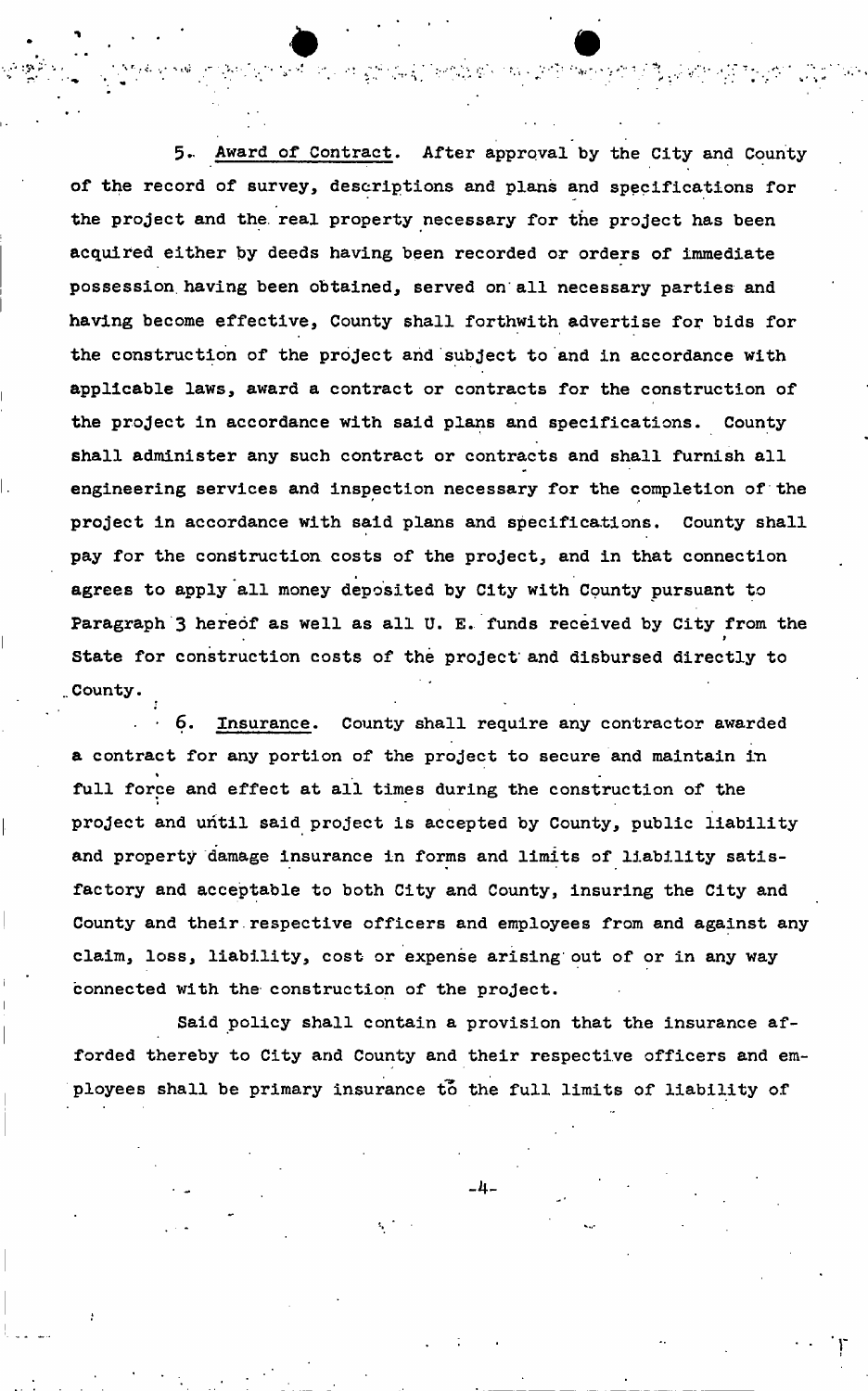**the policy and that if the City or County or their respective officers find employees have other insurance against a loss covered by such policy**  that other insurance shall be excess insurance only.

7. Records and Accounts. County shall keep, maintain and render available for inspection by City or its authorized representatives records and books which will provide a complete and accurate account of all costs, fees and expenditures made by County on construction costs Of the project. Upon completion of the project, County shall prepare and furnish to City a final detailed accounting in full of the construction costs of the project.

Construction costs as used in this agreement shall mean the total of all costs and expenses incurred by County in connection with Che project relating to engineering, preparing plans and specifications and contract documents, publication, advertising and printing, inspection and supervision, and the final cost of the construction contract or contracts awarded by County for the project (including the cost of any extra Work or materials not included in the contract price of said construction Contract but provided for and authorized by City and County in accordance With the provisions of the contract documents) $\checkmark$ 

8. FUC Application. City shall take any and all necessary Steps to obtain permission from the Public Utilities Commission of the State of California to widen a portion of Bascom Avenue lying within the project located in City across the Southern Pacific Company's railroad tracks and shall prepare or cause to be prepared any applications, documents, charts or exhibits in connection therewith.

9. Matching Credits. It is understood and agreed that City and County shall both be authorized to claim matching credits if they so choose for their share of eligible funds expended on said project.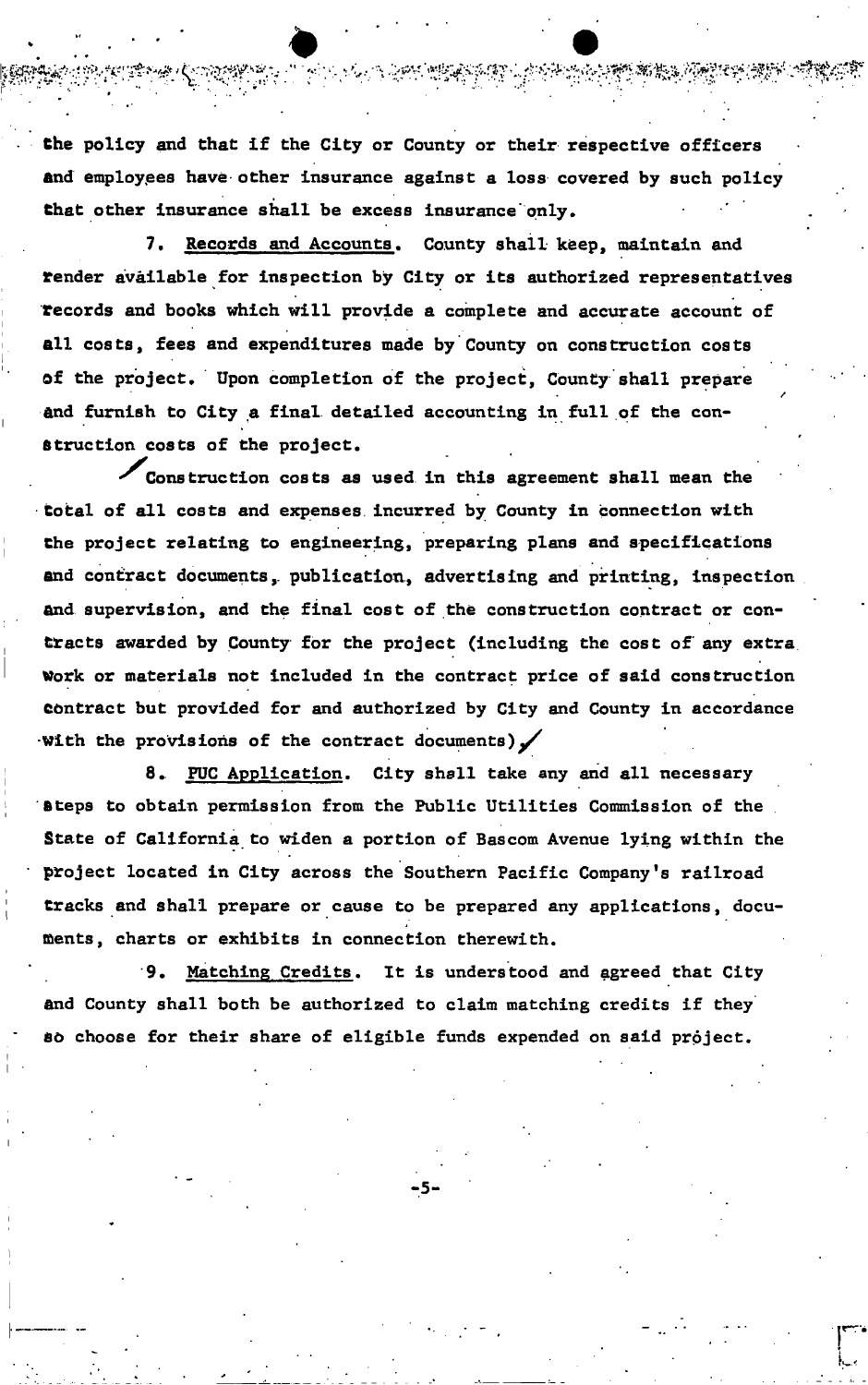10. Final Accounting. In the event that the said accounting shows that City's share of the final construction costs of the project is less than the total of the U. E. funds received by City from State for construction costs of the project and disbursed directly to County, plus the sum deposited by City with County pursuant to Paragraph 3 hereof, County shall refund to City forthwith the difference between the .total of said U. E. funds-and the sum'deposited by City with County and City's share of the final construction costs of the project. In the event said accounting shows that City's share of the final construction costs of the project is more than the total of said U. E. funds and the said sum deposited by City with County, City shall pay to County forthwith the difference between City's share of the final construction costs of the project and the total of said U. E. funds and the said sum deposited by City with County.

11. In the event any territory within the project is annexed to City before the date of approval of said plans and specifications by County, County's share of the total contract cost shall be reduced by the ratio the amount of territory annexed bears to the total area of the project, except that County shall continue to bear the construction costs of any non-participating items requested by County for the project which are installed within the territory so annexed.

12. Failure to .Execute Local Agency Agreement. It is understood and agreed that in the event a local agency agreement has not been executed by City, County and the State of California by May 1, 1970, providing for the contribution of U. E. funds towards the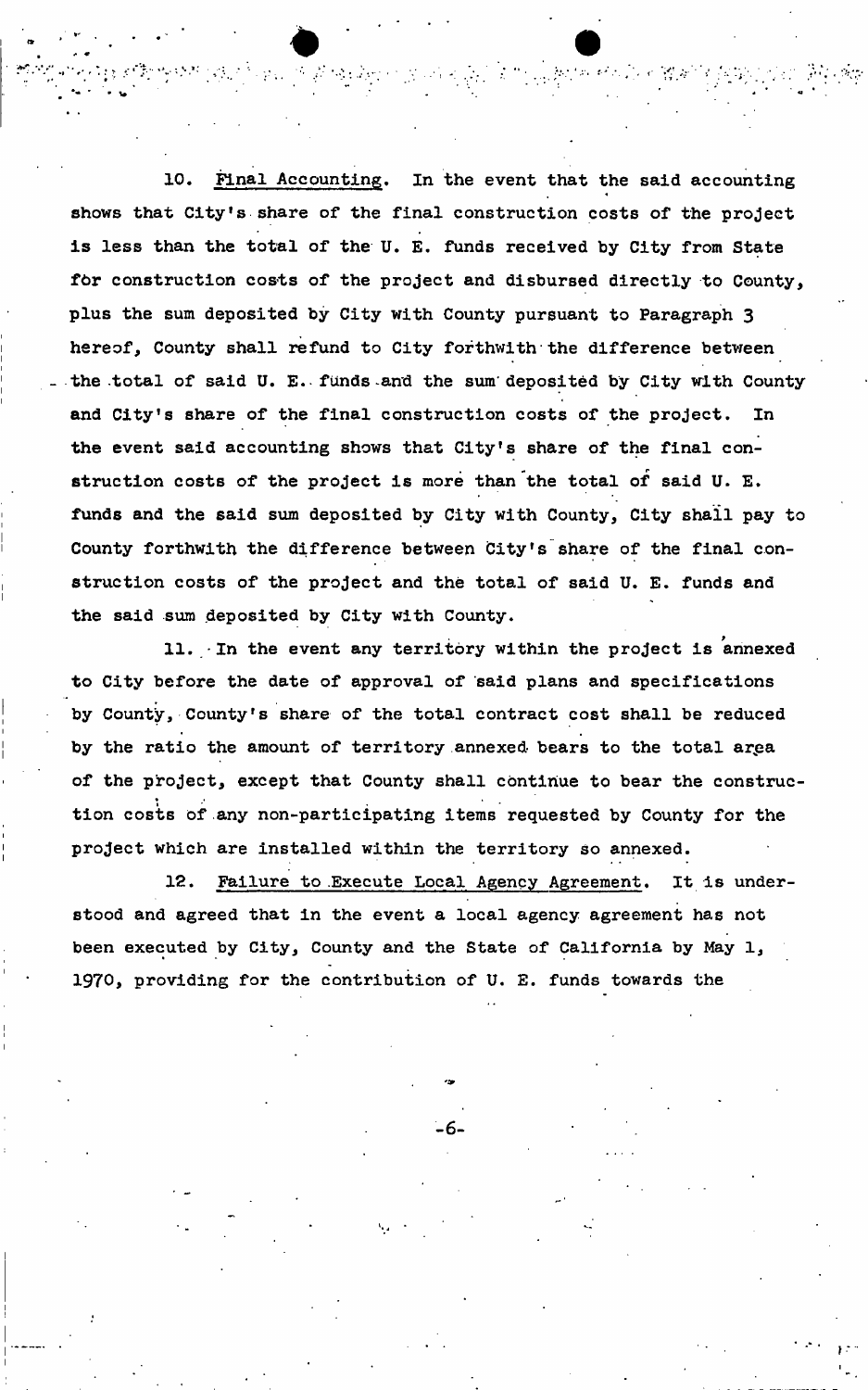construction costs of the project, this agreement shall be null and void.

WITNESS THE EXECUTION HEREOF the day and year first hereinabove set forth.

APPROVED AS TO FORM: Attorney Deputy City

**ATTEST:** 

CITY OF SAN JOSE, a municipal .corporation, .By া ক্ষর <u>কাম দূ</u> And

"City"

COUNTY OF SANTA CLARA

Supervisors Board **of** 

JEAN PULLAN, Clerk<br>Board of Supervisors ATTEST:

APPROVED AS TO FORM:

Counsel

"County"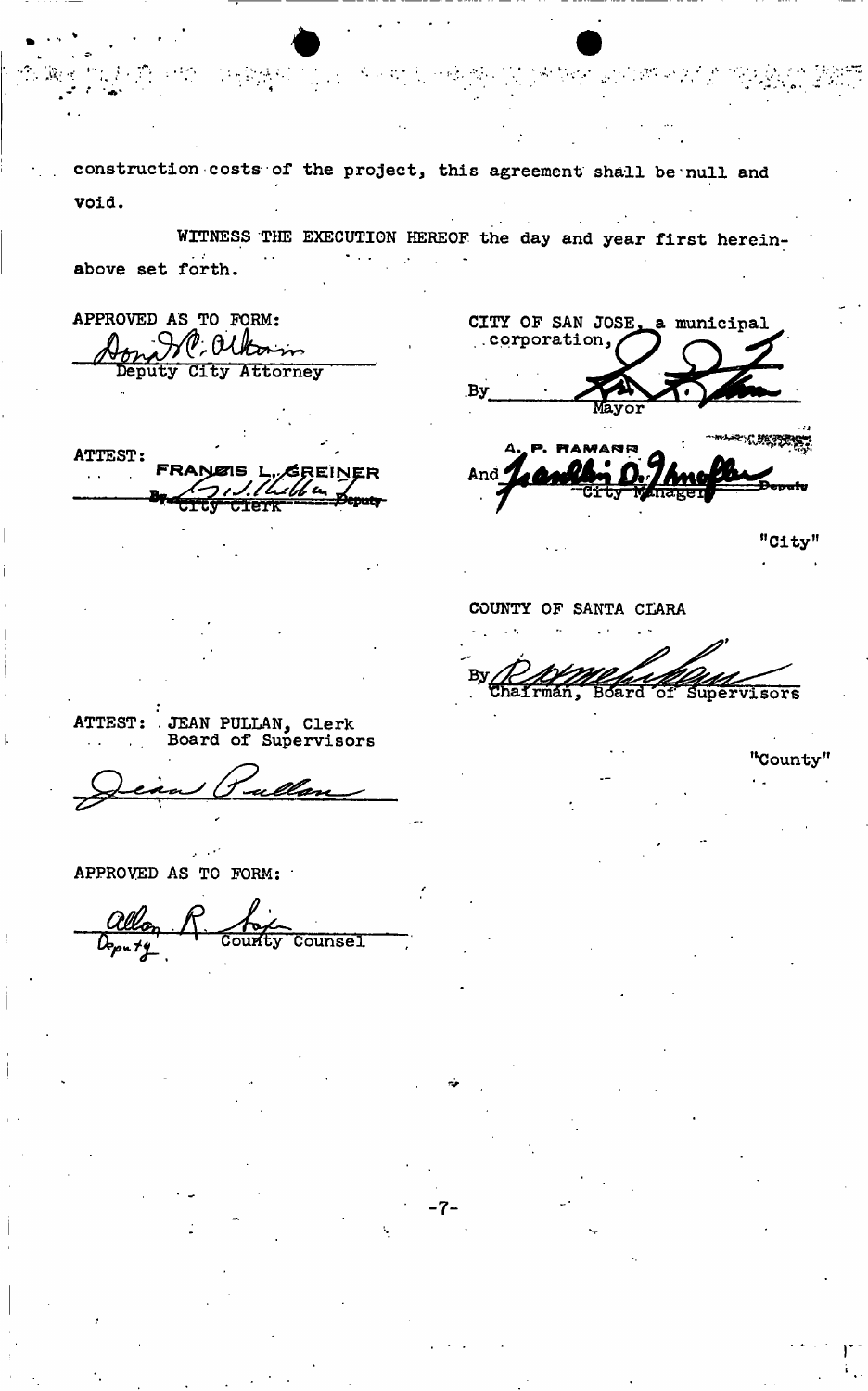RESOLUTION NO, 35348

FPP:DCA:lb-B

**3/24/69** 

RESOLUTION OF THE COUNCIL OF THE CITY OF SAN JOSE AUTHORIZING THE'MAYOR AND CITY MANAGER TO EXECUTE AN AGREEMENT WITH THE COUNTY OF SANTA CLARA PROVIDING FOR THE SHARING OF COSTS OF WIDENING AND IMPROVING BASCOM AVENUE BETWEEN WEST SAN CARLOS STREET AND HAMILTON AVENUE AND BETWEEN 400 FEET SOUTHERLY FROM APRICOT AVENUE AND UNION AVENUE, AND AUTHORIZING THE DIRECTOR OF PUBLIC WORKS TO EXPEND FOR SAID PURPOSE MONEYS PROPERLY APPROPRIATED THEREFOR FROM THE 1943 GAS TAX MAINTENANCE AND CONSTRUCTION FUND, THE 1964 GAS TAX CONSTRUCTION FUND AND THE 1966 TRAFFIC IMPROVEMENT BOND FUND, STORM DRAINAGE FEE FUND AND SANITARY.SEWER CONNECTION FEE FUND.

BE IT RESOLVED BY THE COUNCIL OF THE CITY OF SAN JOSE:

SECTION 1. The Mayor and City Manager are hereby authorized and directed to execute, on behalf of the City of San Jose, that certain agreement between the City of San Jose, a municipal corporation of the State of California (hereinafter called City), and the County  $\bullet$  , and the set of the set of the set of the set of the set of the set of the set of the set of the set of the set of the set of the set of the set of the set of the set of the set of the set of the set of the set of t of Santa Clara, a political subdivision of the State of California (hereinafter called County), namely, "Agreement Between the City of San Jose and the County of Santa Clara for Improvement of Bascom Avenue Between West San Carlos Street and Hamilton Avenue and Between 400 Feet Southerly From Apricot Avenue and Union Avenue.", form dated 11/12/68, a copy of which said agreement is on file in the office of the City. Clerk and to which reference is hereby made for all of its terms and Clerk and to which reference is hereby made for all of its terms and.

provisions. Said agreement provides for the sharing by City and County of the acquisition costs and construction costs of the widening and improvement of Bascom Avenue between West San Carlos Street and Hamilton Avenue and between 400 feet southerly from Apricot Avenue and Union Avenue in the manner provided for in said agreement. Said agreement

Avenue in the manner provided for in said agreement. Siaid agreement .

: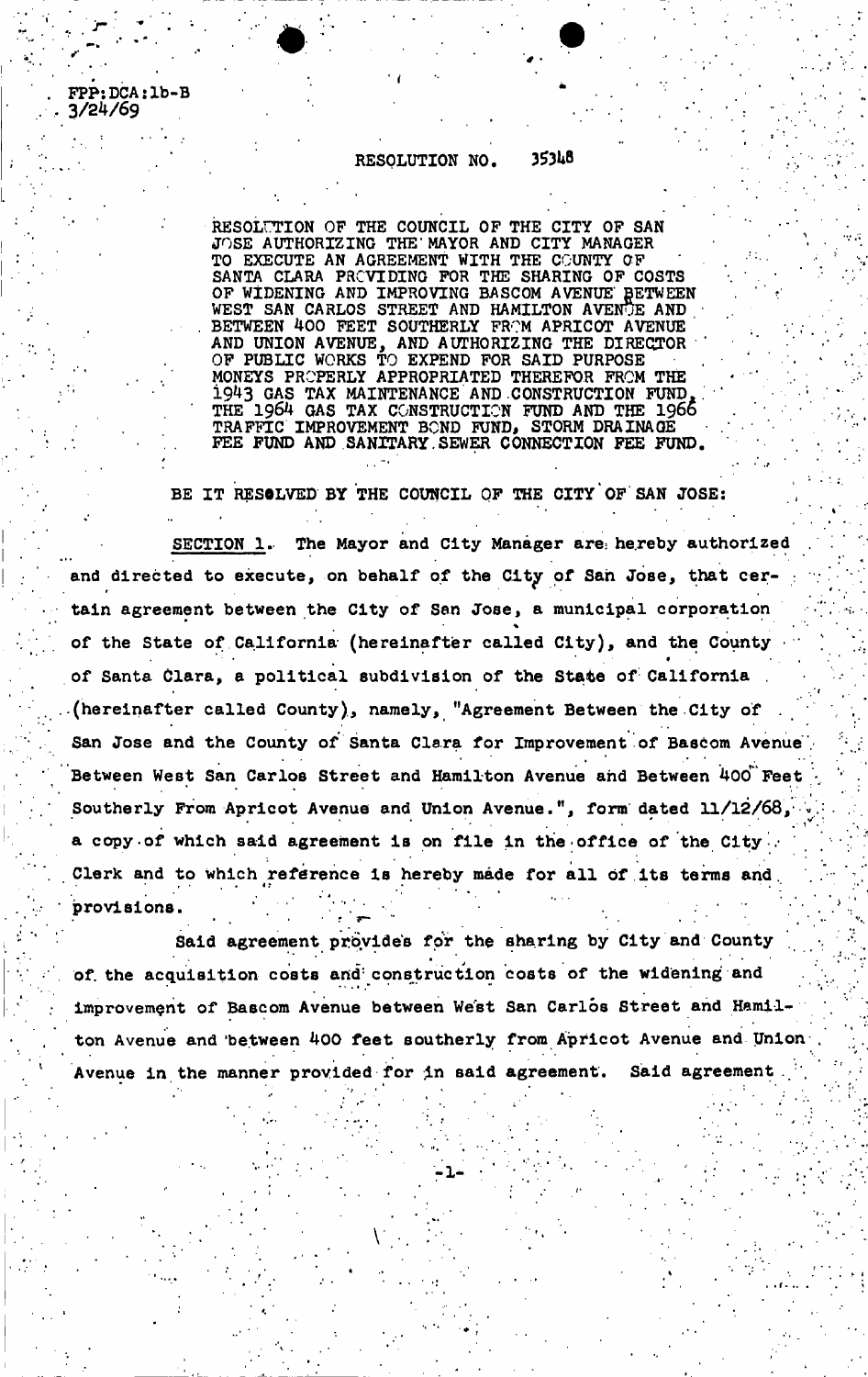further states that County shall award the construction contract for the project (as that term is defined in the said agreement), shall require insurance from any contractor awarded a contract for any portion of the project insuring both City and County. Said agreement additionally provides that in the .event a Local Agency Agreement has not been executed by City, County and the State of California by May 1, 1970, providing for the contribution of Federal Aid Secondary Urban Extension Funds towards the construction costs of the project, said agreement shall be null and void.

SECTION *2.* The City Manager, the Director of Public Works and the City. Attorney are authorized and directed to carry out the ' terms and provisions of said agreement on behalf of City and ,the Director of Public Works is authorized to expend such sums of money  $\mathcal{P}(\mathcal{P})=\{x\in\mathcal{P}(\mathcal{P})|~|~\mathcal{P}(\mathcal{P})=0\}$  , where  $\mathcal{P}(\mathcal{P})=\{x\in\mathcal{P}(\mathcal{P})|~|~\mathcal{P}(\mathcal{P})=0\}$ as are necessary to carry out City's obligations under said agreement<sup>®</sup> from moneys properly appropriated therefor from the 1943 Gas Tax Maintenance and Construction Fund, the 1964 Gas Tax Construction Fund and the 1966 Traffic Improvement Bond. Fund, Storm Drainage Fee Fund and Sanitary Sewer Connection Fee Fund. • ,<sup>t</sup>

ADOPTED this lat day of **April 1969**, by the following vote:  $\alpha$  -  $\mathbf{w}$  is a  $\mathbf{w}$ 

AYES: NOES: Councilmen - Colla, Miller, Mineta, Shaffer, Solari and James.  $\mathbf{P}_{\mathbf{p}}$  . In the set of the set of the set of the set of the set of the set of the set of the set of the set of the set of the set of the set of the set of the set of the set of the set of the set of the set of the Councilmen - None <sup>1</sup> • • Councilmeri -None,- .. ' :

1 • \* \* . ' . • •

ABSENT:

C ounce it leads the second of the second second in the second second in the second second in the second second in the second second in the second second in the second second in the second second in the second second secon

Ronald R. James, Mayor

ATTEST:,

rancis L.<br>City

|     | The foregoing instrument is a                                                      |
|-----|------------------------------------------------------------------------------------|
|     |                                                                                    |
|     | correct copy of the original<br>on file in this office.                            |
| -2- | Attest: aarl 11,1969                                                               |
|     | FRANCIS L. GREINER                                                                 |
|     | City Clerk of the City of San Jose.<br>County of Santa Clara, State of California. |
|     | regist Marumeter                                                                   |
|     |                                                                                    |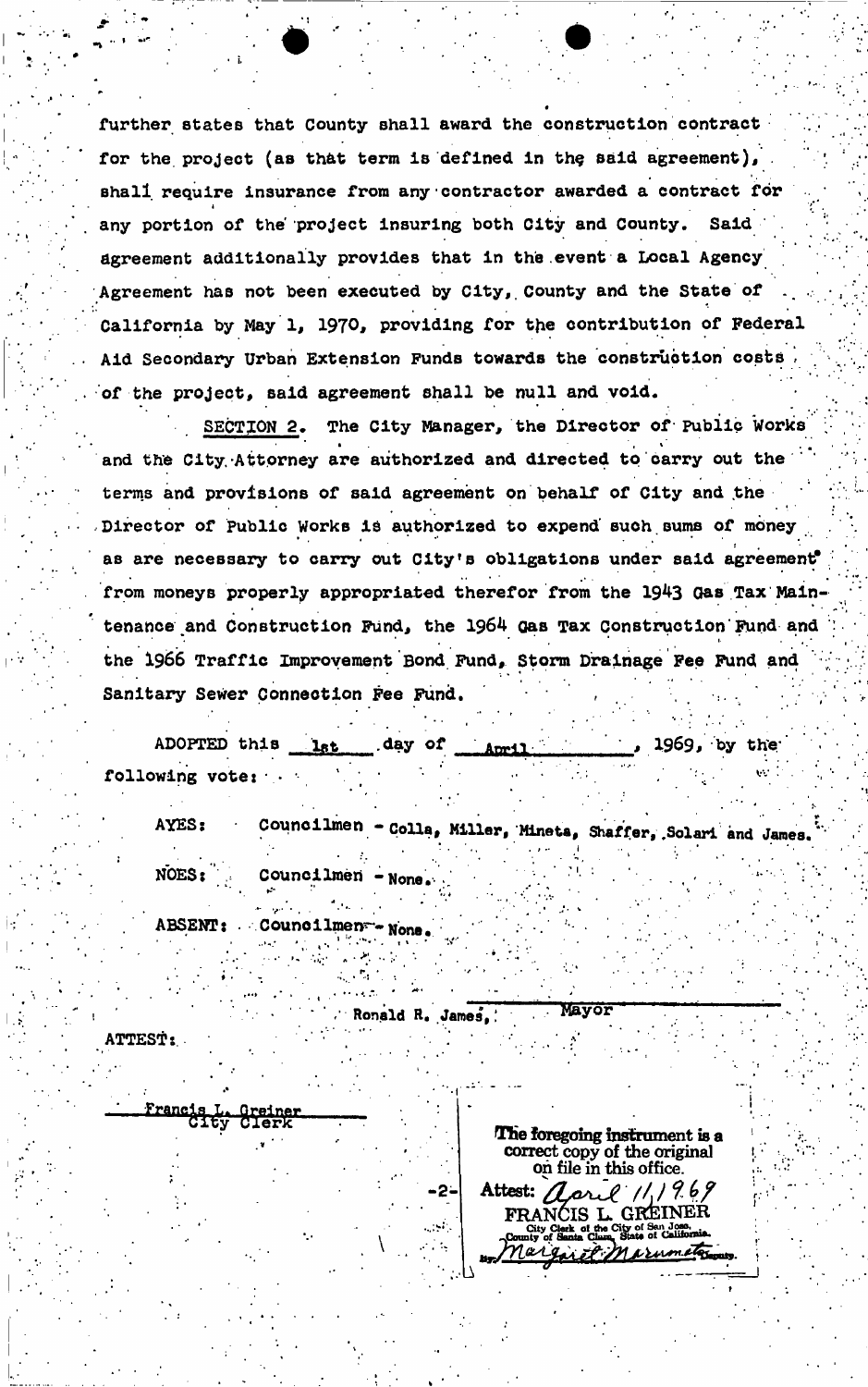Roads Cont + Und + Basson

**Deceriber 2, 1968** 

**Attention\$ Mr. Jess Torres Public works Department City of San Jose 801 north First Street**  San Jose, California

*{* 

Subjects Agreement with . **City of San Jose**  For **Improvement of Beseem Avenue between West San Carlos Street and Hamilton Avenue, and between 400\* Southerly from Aprloot Avenue and Union Avenue** *\** 

#### **Dear Mr. Torres:**

Enclosed you will find an original and **two** copies of an agreement between the County of Santa Clara and the party (ies) named above. The Board of Supervisors at its regularly scheduled meeting on **December 20 1968,**  authorized its Chairman to execute this agreement on behalf of the County.

After execution of all copies, please return the execution **HARM** one copy (KESY to this office. The remaining copies are for your records.

Very truly yours,

JEAN PULLAN, Clerk of the Board of Supervisors

By .

Deputy Clerk

 $_{\rm \bf 3P:}$ kl  $_{\rm{Enc1s.}}$  (3)

**CCS Public works Dept.,county of Santa Clara** 

NO. 2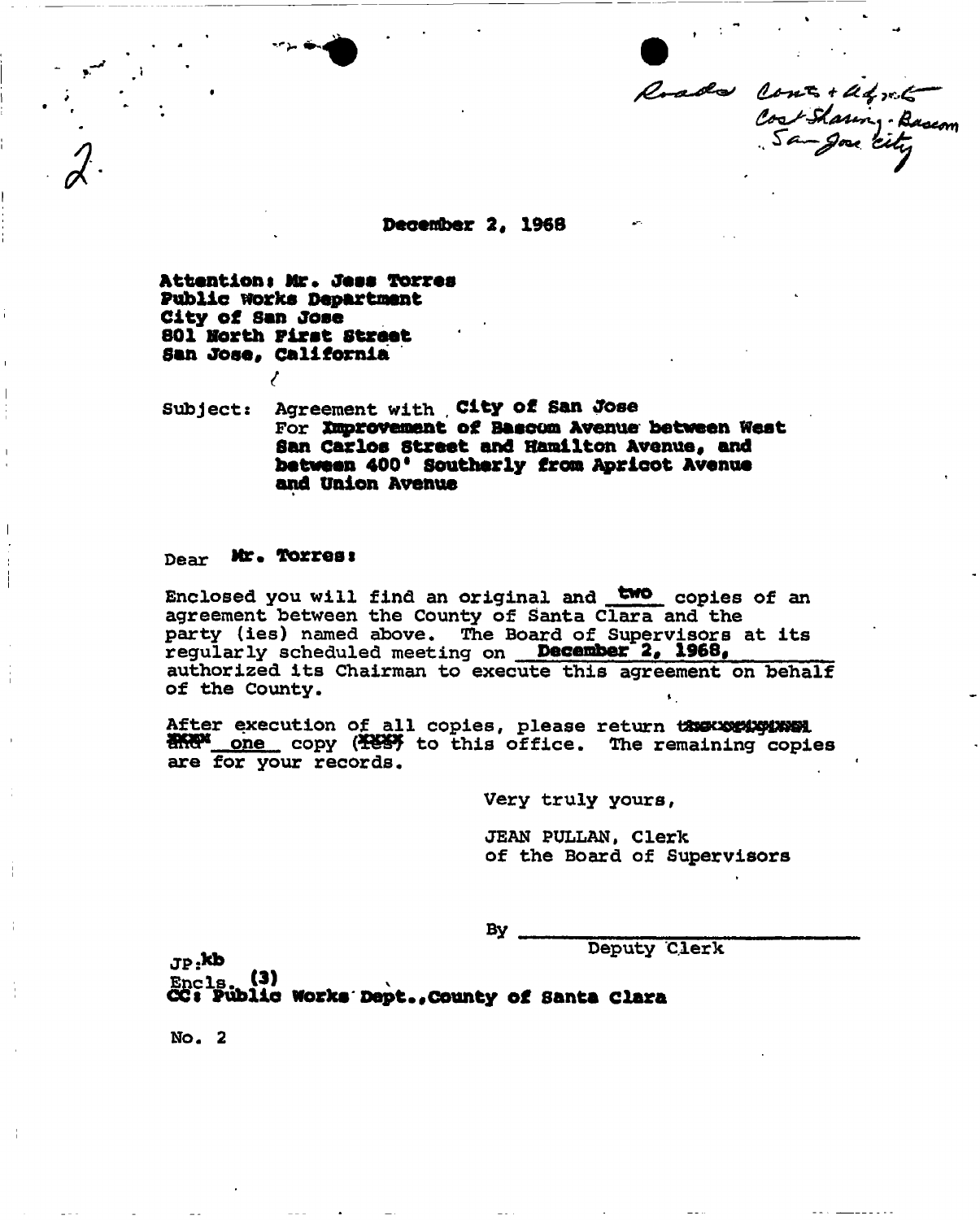| ۰.             | <b>WHITE</b>  | — Controller                |                      |
|----------------|---------------|-----------------------------|----------------------|
|                | <b>CANARY</b> | - County Executive          |                      |
|                | ' PINK        |                             | - Central Service or |
| $\blacksquare$ |               | GOLD. ROD-4 County Engineer |                      |
|                | <b>GREEN</b>  | — File                      |                      |

Change Order No....

**BOARD OF SUPERVISORS SANTA CLARA COUNTY** 

> December 2, 1968 DATE.

The following contract was averaged to a seperator approved by the Board of Supervisors at a meeting held:

|            | from Apricot Avenue and Union Avenue           |  |
|------------|------------------------------------------------|--|
|            | For the amount of \$ As Per Agreement attached |  |
| Contractor |                                                |  |
|            |                                                |  |
|            |                                                |  |

JEAN PULLAN<br>Clerk of the Board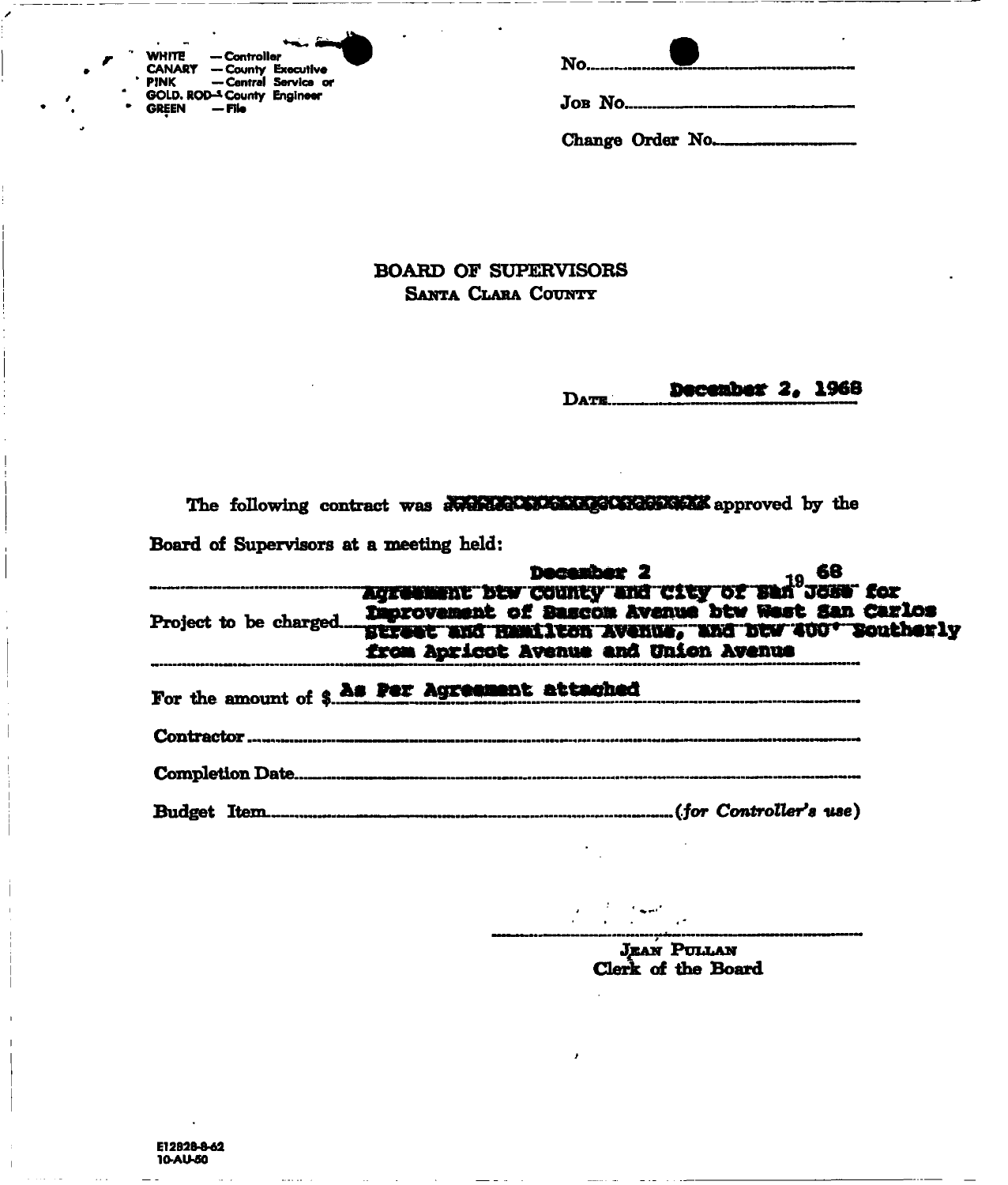|        | S.D. 1, 2, 4<br>county   of santa clara                                                                            |
|--------|--------------------------------------------------------------------------------------------------------------------|
|        | TRANSMITTAL MEMORANDUM<br>さっ<br>WORKS                                                                              |
|        | <b>OALIFORM</b><br>DATE: November 19, 1968                                                                         |
|        | .1968<br>FOR: BOARD OF SUPERVISORS AGENDA OF __ December 2                                                         |
| FROM:  | STEFFANI, DESIGN, PUBLIC WORKS                                                                                     |
| TITLE: | AGREEMENT BETWEEN COUNTY OF SANTA CLARA AND CITY OF SAN JOSE<br>RELATING TO THE IMPROVEMENT OF SOUTH BASCOM AVENUE |

This agreement provides for the sharing of costs involved in the construction of the South Bascom Avenue project between West San Carlos Street and Hamilton Avenue and between 400 feet southerly of Apricot Avenue and Union Ave.

Approval is recommended.

Upon execution by the Board of Supervisors please return to Public Works Department (attention: Jess Torres) for further processing through the City of San Jose<sup>a</sup>

 $ECS:JYT:v1h$ 

attachments

| $\ell$<br>$\mathcal{L}$<br>$\mathscr{E}^{\pm}$ |
|------------------------------------------------|
|------------------------------------------------|

|                     | AGENDA DATA          |
|---------------------|----------------------|
| DATE:               |                      |
| ITEM NO:            |                      |
| <b>BOARD ACTION</b> |                      |
|                     |                      |
|                     |                      |
|                     | 1968                 |
|                     | $n \in \mathbb{C}$ 2 |

**APPROVED:** 

 $\perp$   $\perp$ **JAMES T. POTT, COUNTY ENGINEER** 

PAGE\_\_ of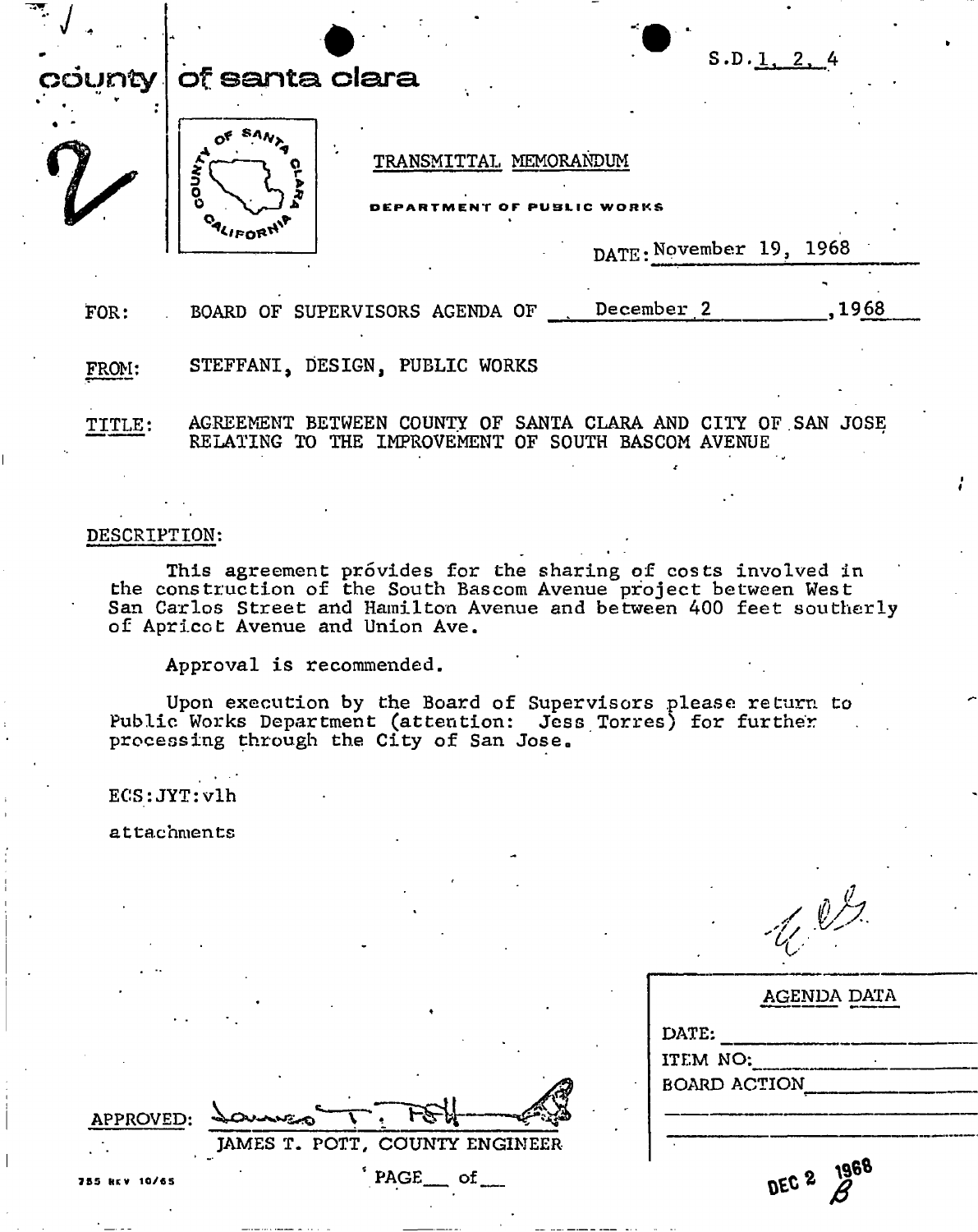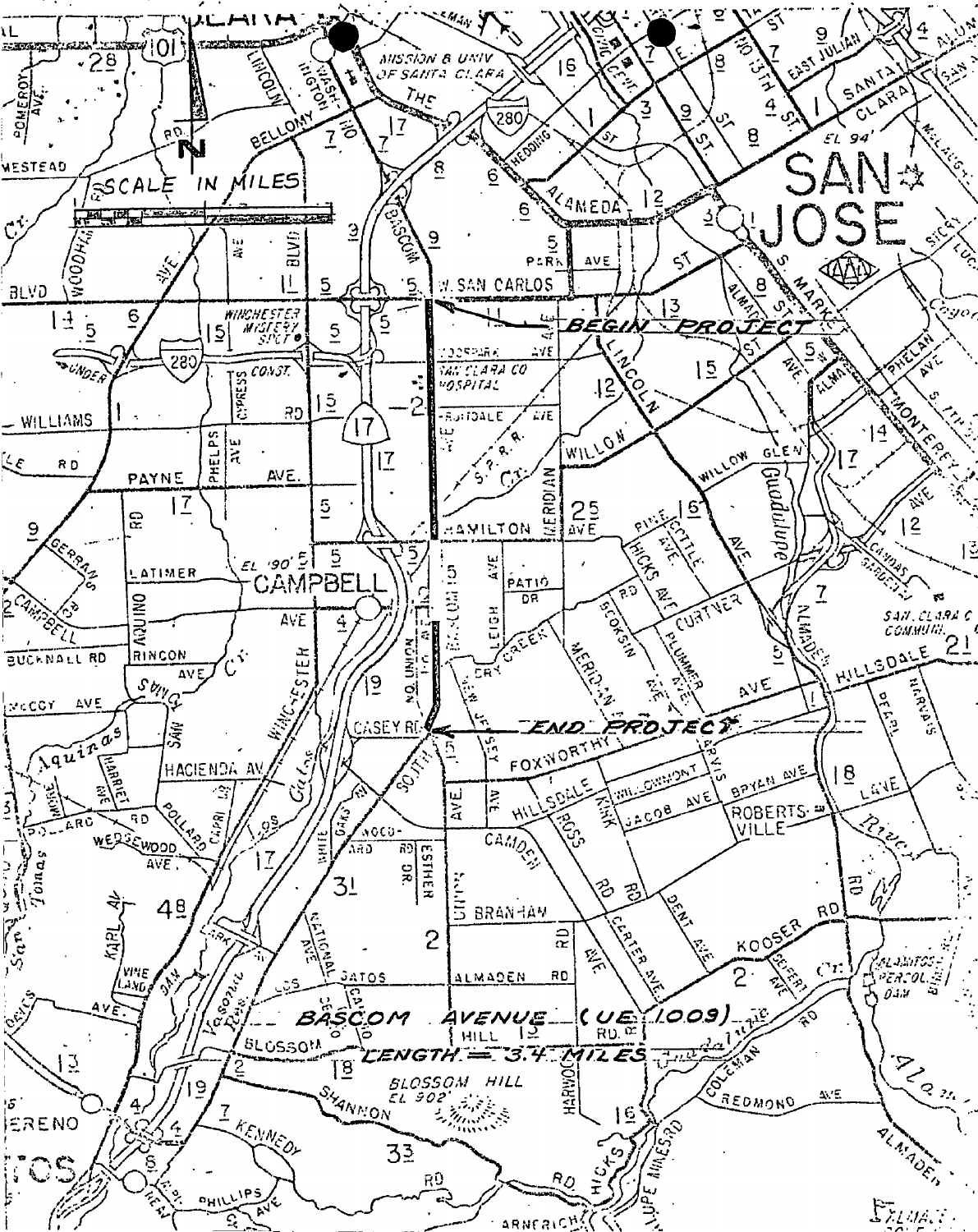### **County of Santa Clara Office of the Board of Supervisors**  124 County Administration Building 70 West Hedding Street San Jose, California 95110 299-2323 Area Code 408 **California**  Date^ **March 13**  The Board of Supervisors at its meeting of **March 10**  19 **69**  Referred to **Public Works**  19 **69**  Agenda Item # **5** Description **Agreement with City of San Jose re**  Department **improvement of Bascom Avenue**  Directive Study and Recommendation

\_\_ Report **EXECUTE:** Preparation of Necessary Papers **EXAPPROPRIATE Action** Reply to Writer

 $\overline{\mathbf{S}}_{2844}$ 

**Remarks The Board referred the above matter to Public Works for further** 

**negotiation. Attached is Public Works' memorandum dated February 26.** 

1969 relating to Bascom Avenue Agreement.

ATTEST: JEAN PULLAN, **Clerk of the Board** 

**B.** Lear

**By**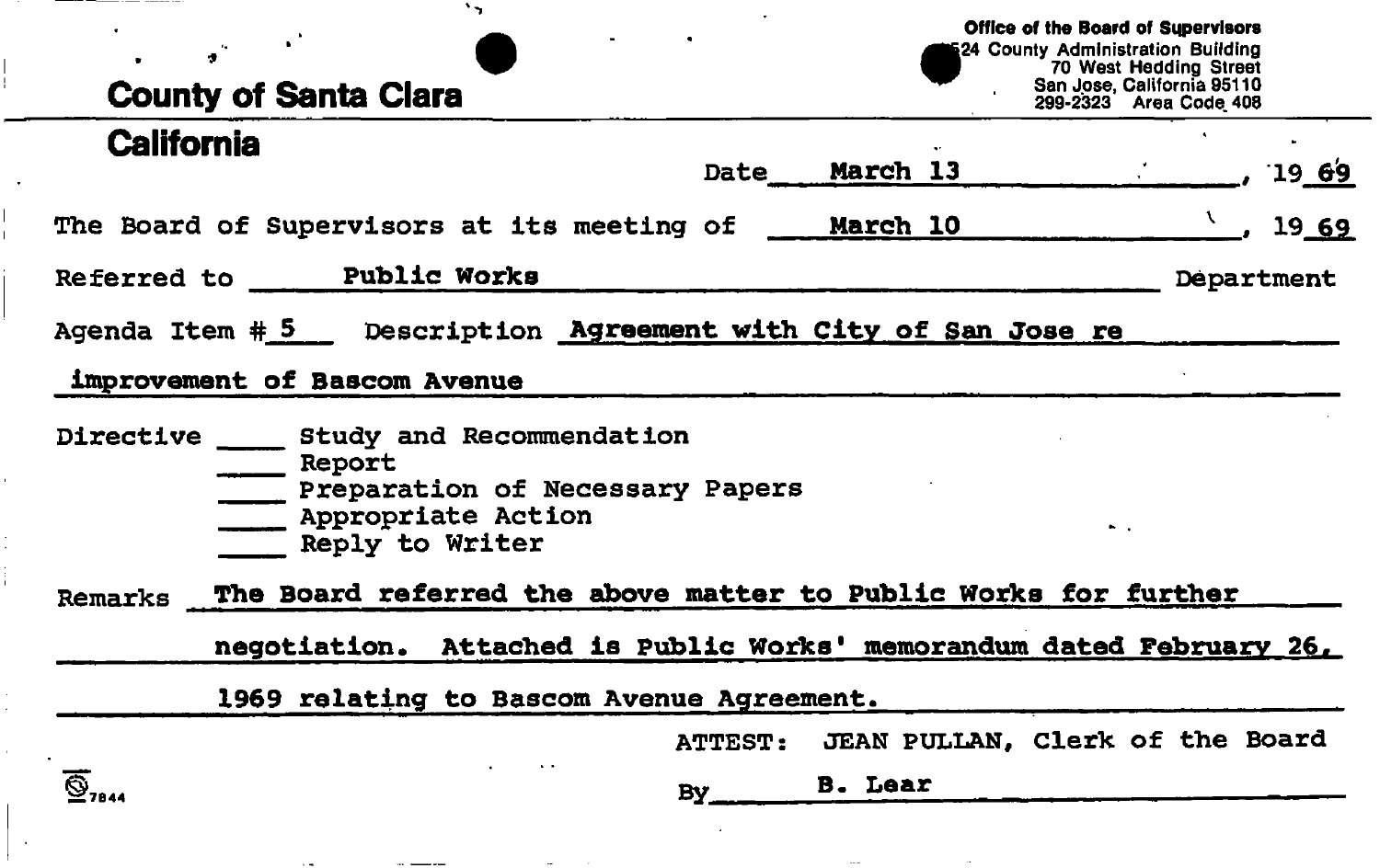|            | <b>County of Santa Clara</b>            |                        | Department of Public Works<br><b>County Office Building</b><br>20 West Hedding Street<br>San Jose, California 95110 |
|------------|-----------------------------------------|------------------------|---------------------------------------------------------------------------------------------------------------------|
| California |                                         |                        |                                                                                                                     |
|            |                                         | TRANSMITTAL MEMORANDUM | $S.D. 4-2-1$                                                                                                        |
|            |                                         |                        |                                                                                                                     |
|            |                                         |                        | DATE: February 26, 1969                                                                                             |
| FOR:       | BOARD OF SUPERVISORS AGENDA OF          | March 10               | .19 69                                                                                                              |
| FROM:      | STEFFANI, Public Works, Highways Design |                        |                                                                                                                     |
| TITLE:     | BASCOM AVENUE AGREEMENT                 |                        |                                                                                                                     |
|            |                                         |                        |                                                                                                                     |

DESCRIPTION: Bascom Avenue is a two lane highway with spot improvements where the width may increase to as many as six lanes. The traffic load is approximately 23,000 vehicles per day, with peak hour loads as high ss **,100 .** 

The nature of the jurisdictional boundaries, due to annexation policies in current practice, has so disconnected the areas of responsibility on this roadway that an individual effort to do much needed improvement is economically impractical. In many instances, partial improvement would be undesirable from a safety standpoint. Sufficient joint local financing is not available on a timely basis to provide an adequate level of service on this important arterial, without the abandonment of other urgent projects.

In order to complete the Bascom Avenue project, the cities of San Jose and Campbell, together with the County, attempted to secure outside financing. In March, 1968 we successfully applied to the State Highway Commission for \$900,000 in Urban Extension funds to be set aside during the fiscal year 1969-70 for a portion of the project. Again, in February, 1969 the County of Santa Clara and the City of San Jose applied to the Highway Commission requesting that additional UE funds in the amount of \$462,500 be set aside for the fiscal year 1970-71 for the continuation of this project. This second application is yet to be given final consideration by the Highway Commission.

|                                                                                                                          | AGENDA DATA                                                |
|--------------------------------------------------------------------------------------------------------------------------|------------------------------------------------------------|
| شهشتيدا<br>APPROVED: 200000<br>JAMES T. POPT, COUNTY ENGINEER<br>Ö<br>755 AC: 10/65<br>PAGE <sub>1</sub> of <sub>2</sub> | DATE:<br>ITEM NO:<br><b>BOARD ACTION</b><br>MAR 1 0 1969 P |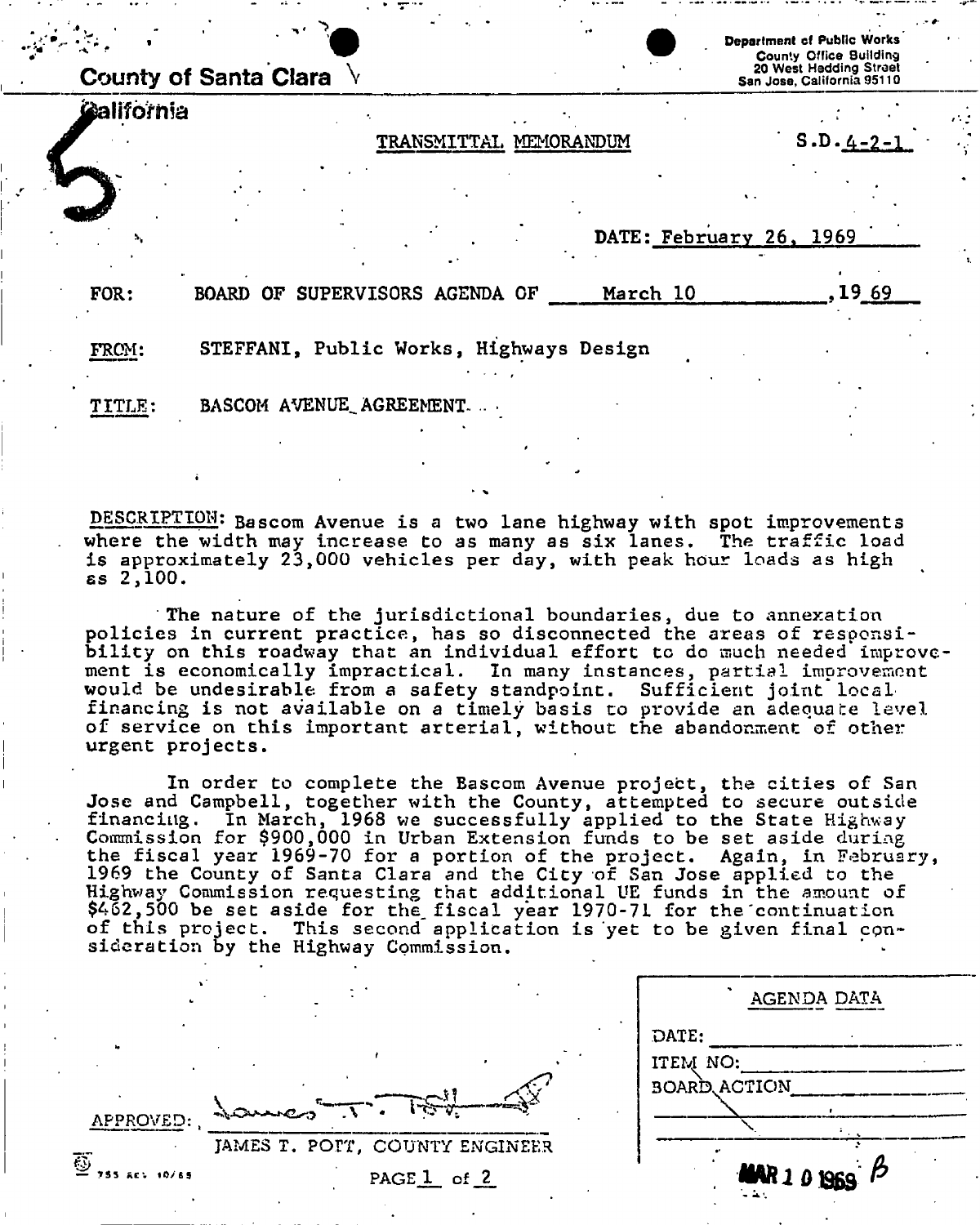#### TRANSMITTAL MEMORANDUM DATE: February 26, 1969

### DATE OF AGENDA;

#### <u>TITLE:</u> design and the state of the state of the state of the state of the state of the state of the state of the state

In both of these applications to the Highway Commission, each local agency committed itself to budget funds equal to that set aside by the State for use on the project in the fiscal year corresponding to the State's budget allottment. This is because UE funds must be matched by local agencies.

The County of Santa Clara has entered into local agency cooperative agreements with the Town of Los- Gatos "and the City of Campbell whereby the County and the Cities have agreed to perform certain improvements on this road and to provide for their share of the cost of these improvements. The agreement with Campbell is in accordance with the provisions of the first application to the State Highway Commission.

As ^required by provisions in the second application to the State Highway Commission, on December 2, "1968 the Board signed an agreement for the improvement of Bascom Avenue between West San Carlos Street and Hamilton Avenue, and between a point 400 feet southerly from Apricot Avenue and Union Avenue. This agreement was prepared by the San Jose City Attorney's office on November 12, 1968. The agreement, as signed, provides for the construction of certain improvements and the payment therefor by the County and the City of San Jose. As a party to the application to the State Highway Commission, San Jose has also bound itself to enter into this agreement.

The' attached letter from the City, of San Jose proposes that the agreement signed by the County on December 2, 1968 be set aside and that a second agreement which admits to the desirability of the improvement on Bascom Avenue but provides no definite means for the financing therefor be substituted. Without a definite means of financing as agreed to in to the State, we are unable to proceed with the  $\texttt{project:}$  intervals to the State to the State to project. project.

Attached hereto is the proposed substitute agreement together with a preliminary review by the County Counsel.

It is recommended that the substitute agreement not be approved and that the original agreement be allowed to stand.

*<sup>J</sup>* a >•

»

ECS:ee

6077

attachments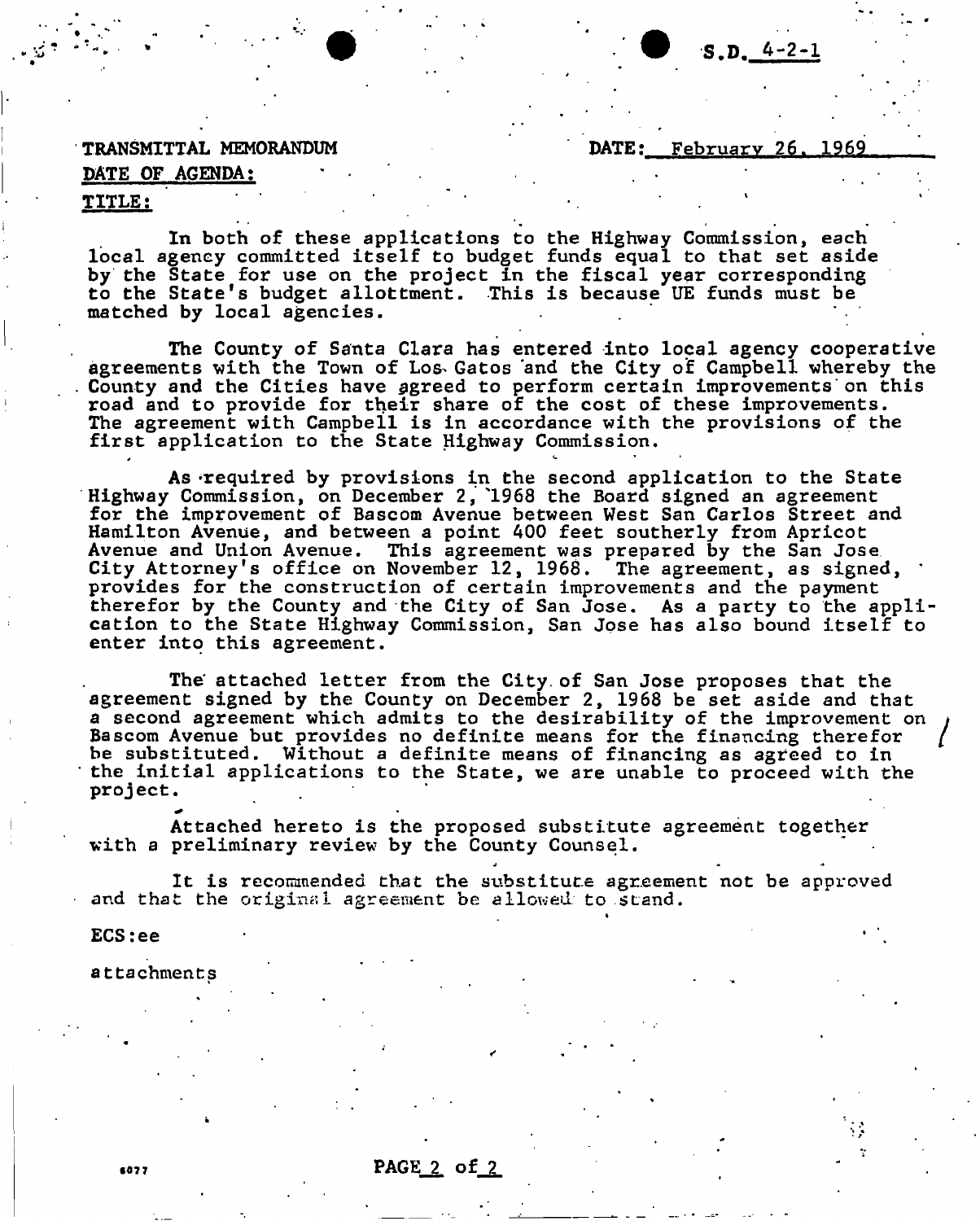## **memorandum**

|                                         | il TO          | Lou Montini, Sr. Civil Eng. FROM<br>Engineering |  |  | Selby Brown, Jr. |       |      |  |
|-----------------------------------------|----------------|-------------------------------------------------|--|--|------------------|-------|------|--|
| $\mathcal{L} = \mathcal{L} \mathcal{L}$ | <b>SUBJECT</b> | Agreement--Improvement of<br>Bascom Avenue      |  |  | DATE<br>February | 27. . | 1969 |  |

You have requested this office to approve as to form a proposed contract between the City of San Jose and the County of Santa Clara for the improvement of. Bascom Avenue between West San Carlos Street and Hamilton Avenue and between four, hundred feet (400') southerly from Apricot Avenue and Union Avenue. Since it is possible that this agreement- may be rewritten it might be wise to refer to the present contract as follows: FPP:DCA:lb-6c 1/31/69. There are certain important defects in this agreement which we set forth below:

(a) Under the present wording of subdivision C of part 3, the County is obligated to pay its share of the costs of the preparation of. plans and specifications for the project (which are prepared by the City) after such plans and specifications have been completed, regardless of whether or not there has been an approval thereof by the County. The last sentence in paragraph C should be ended as follows: "...have been completed and approved."

(b) Part 4 of the proposed agreement sets forth two conditions that must be met prior to the time that the contract documents are prepared and awarded. However, even upon the failure of these conditions, in which case the project does not progress to the contract award stage, the County is still obligated to prepare and pay for 56% of the costs of preparation of plans and specifications for the project and of the costs of the preparation of the record of survey and the descriptions of the project, and the plans and specifications for the construction of a bridge over Los Gatos Creek.

(c) If, under part 4 of the agreement, the two conditions do occur, there is no time limit within which the city must make the deposit with the County of its Federal Aid Secondary Urban Extension Matching Funds. Since, under subdivision (a) of part 4 the County is obligating itself to pay for the construction costs of the project, a failure of the city to promptly pay such funds to the County would result in the use of County funds and the tying up of such funds until the city makes such reimbursement.

It has been indicated to us that it is an absolute necessity that this contract be approved as to form immediately. Because of this factor, we have done so, but it must be clearly understood that we view the above defects as important and, if and when the agreement reaches the Board of Supervisors for their signatures, we will be obligated to point these matters out to the Board.

We enclose the agreement.

Selby Brown, Jr. Assistant County Counse

SB:j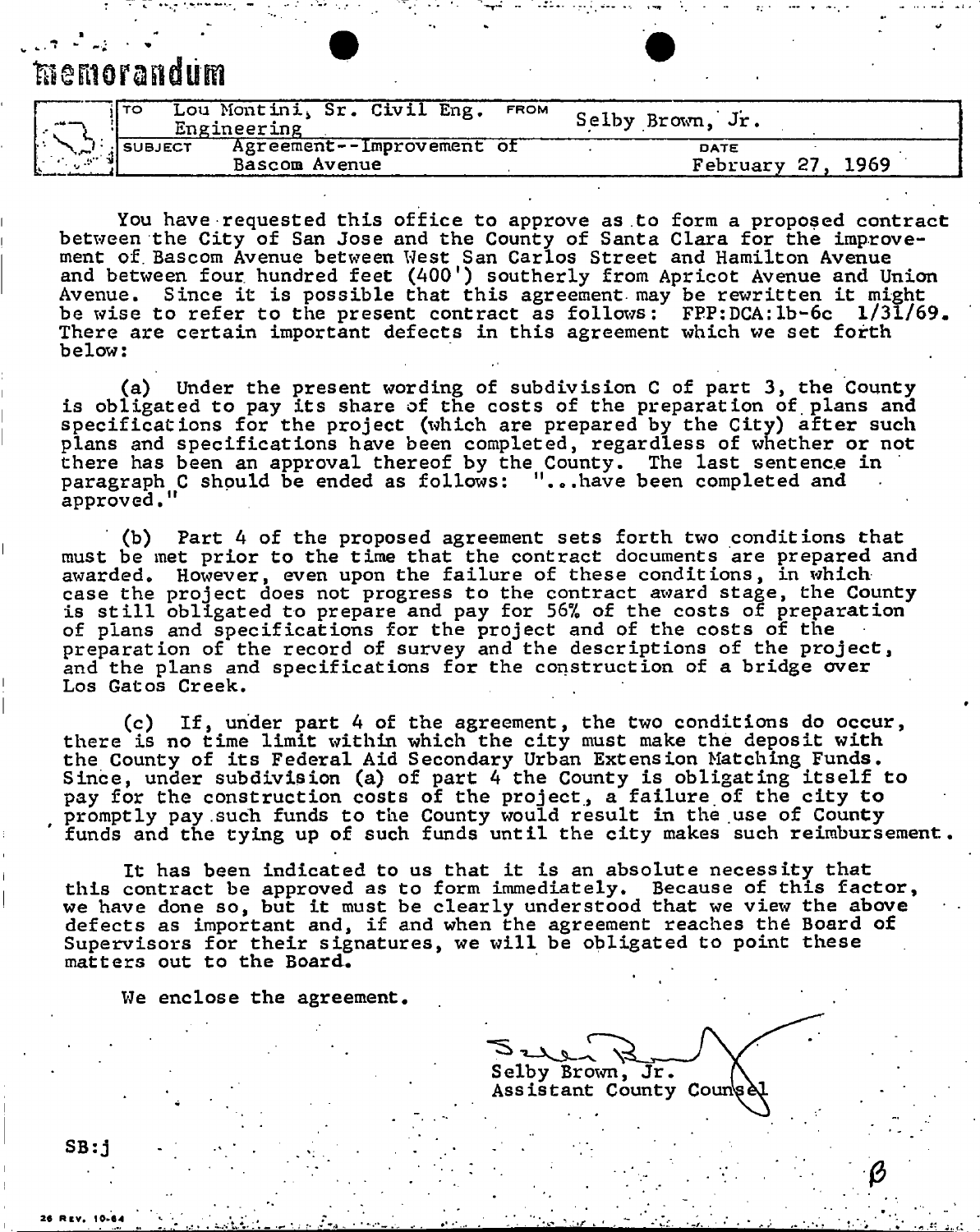# **memorandum**

 $\mathbf{I}$ 

| <b>FROM</b><br>l TO             |                            |  |  |  |
|---------------------------------|----------------------------|--|--|--|
| JEAN PULLAN. Clerk of the Board | E.C.STEFFANI. Public Works |  |  |  |
| <b>SUBJECT</b>                  | DATÉ                       |  |  |  |
| Bascom Avenue Agreement         | <i>ሊ  </i> 1 <i>ሊ  </i> 69 |  |  |  |

Attached are the fully executed copies of an agreement entered into by the Board of Supervisors on December 2, 1968 and, finally, signed by the City of San Jose April 1, 1969. The agreement should be filed under Bascom Avenue, U.E. Project.

ECS:ee

Attachment

÷